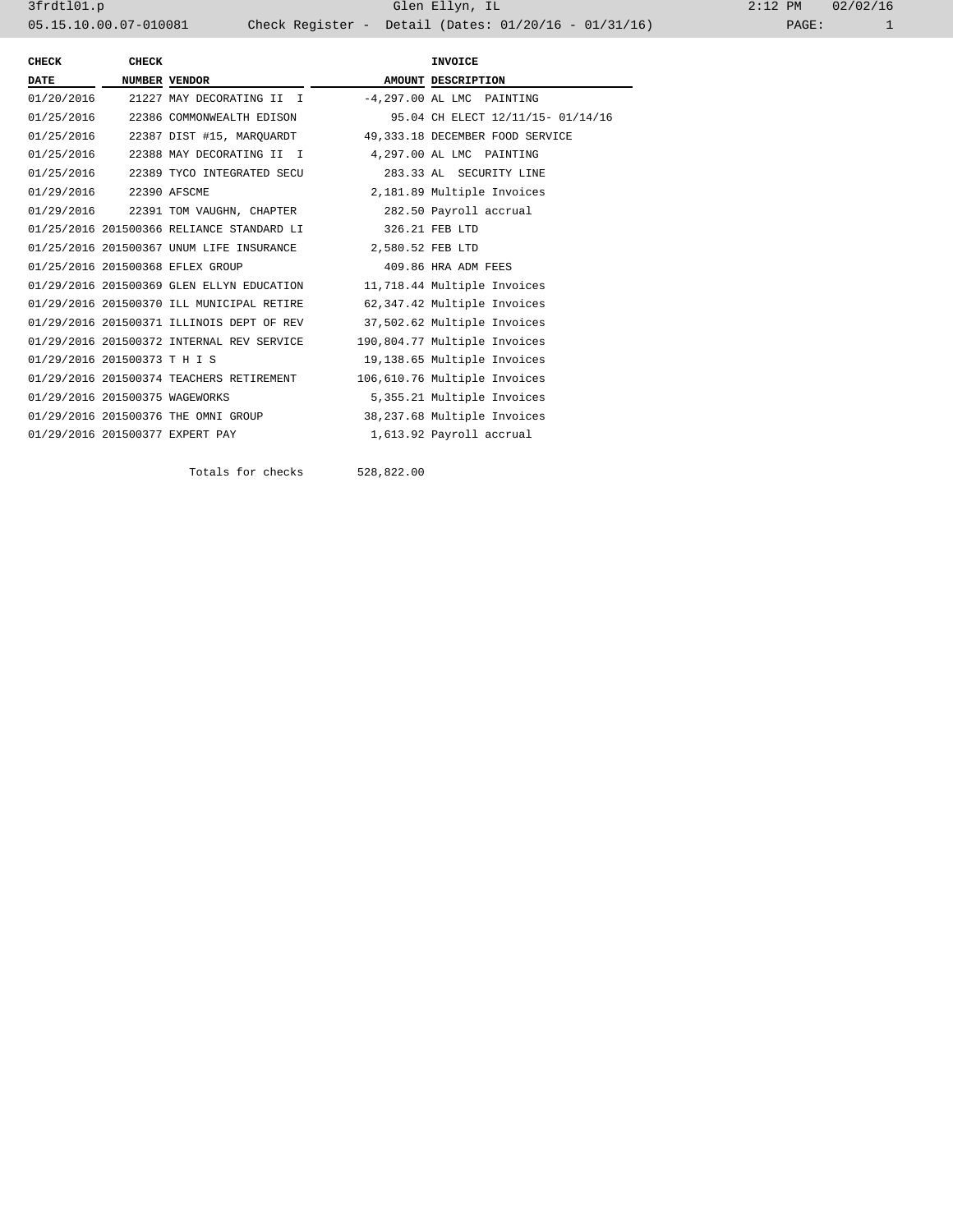## **F U N D S U M M A R Y**

| FUND | <b>DESCRIPTION</b>            | <b>BALANCE SHEET</b> | <b>REVENUE</b> | <b>EXPENSE</b> | TOTAL      |
|------|-------------------------------|----------------------|----------------|----------------|------------|
| 10   | Education Fund                | 407, 295, 66         | 0.00           | 49,743.04      | 457,038.70 |
| 20   | Operations & Maintenance Fund | 0.00                 | 0.00           | 378.37         | 378.37     |
| 50   | Social Security/Medicare Fund | 28,953.86            | 0.00           | 0.00           | 28,953.86  |
| 51   | Ill Municipal Retirement Fund | 42, 451.07           | 0.00           | 0.00           | 42,451.07  |
|      | *** Fund Summary Totals ***   | 478,700.59           | 0.00           | 50,121.41      | 528,822.00 |

**\*\*\*\*\*\*\*\*\*\*\*\*\*\*\*\*\*\*\*\*\*\*\*\* End of report \*\*\*\*\*\*\*\*\*\*\*\*\*\*\*\*\*\*\*\*\*\*\*\***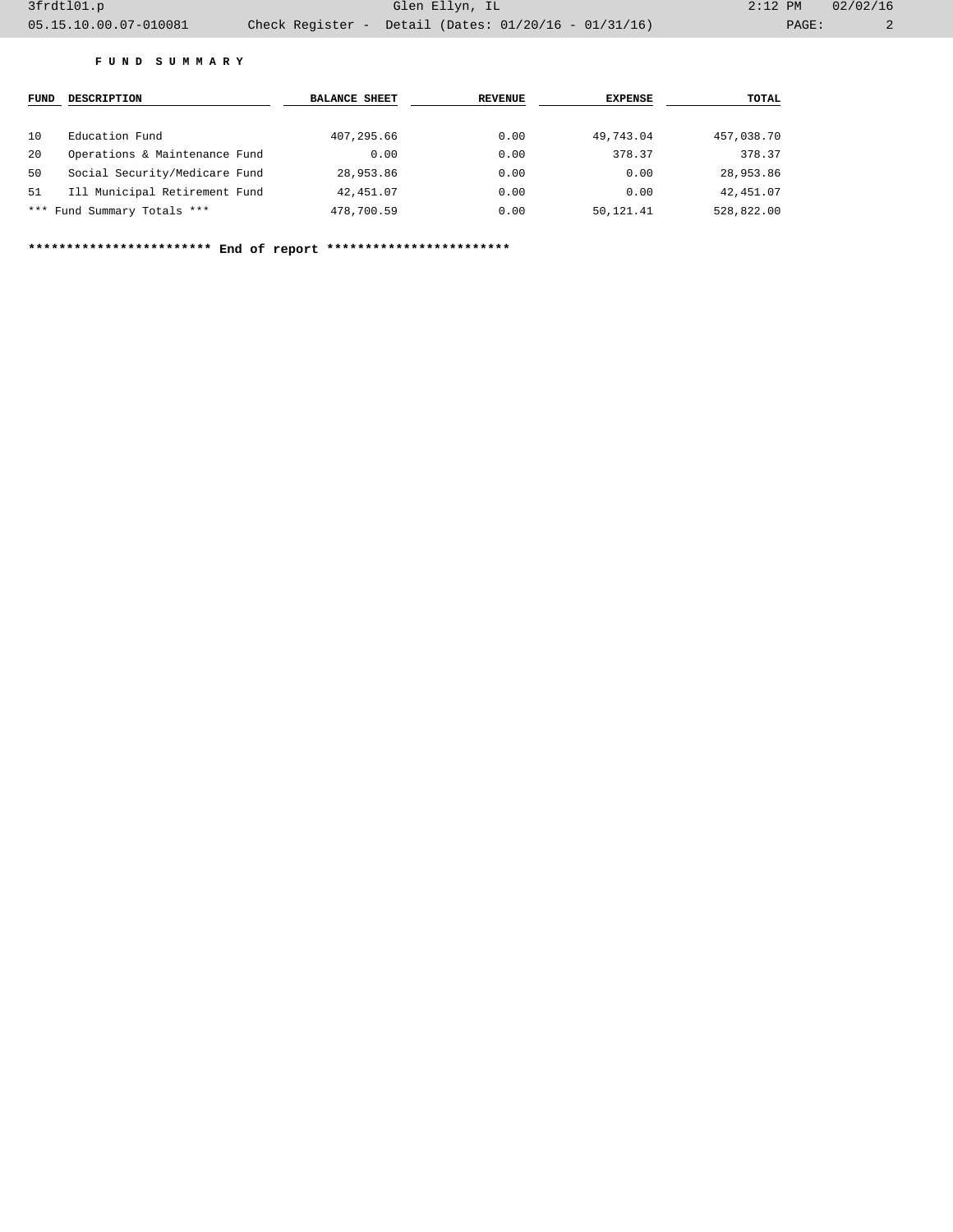3frdtl01.p Glen Ellyn, IL 2:13 PM 02/02/16 05.15.10.00.07-010081 Check Register - Detail (Dates: 02/01/16 - 02/02/16)

| <b>CHECK</b> | <b>CHECK</b> |                            | <b>INVOICE</b>                         |
|--------------|--------------|----------------------------|----------------------------------------|
| <b>DATE</b>  |              | NUMBER VENDOR              | AMOUNT DESCRIPTION                     |
| 02/02/2016   |              | 22392 ARMBRUST PLUMBING IN | 828.29 AL SERV CALL                    |
| 02/02/2016   | 22393 AT&T   |                            | 2,051.02 ACCESS 1/22-2/21              |
| 02/02/2016   | 22394 AT&T   |                            | 43.47 630- Z99-0236 1/16-2/15          |
| 02/02/2016   |              | 22395 B & F CONSTRUCTION C | 586.67 Construction Code inspection    |
|              |              |                            | services for Churchill Phase           |
|              |              |                            | III construction.                      |
| 02/02/2016   |              | 22396 BATTERIES PLUS       | 321.85 Multiple Invoices               |
| 02/02/2016   |              | 22397 BIRDSELL, ANTONIETTA | 90.34 1/21/2016 Birdsell               |
|              |              |                            | classroom supplies                     |
|              |              |                            | reimbursement                          |
|              |              |                            |                                        |
| 02/02/2016   |              | 22398 BLACKBOARD INC       | 600.00 Ouote# 00011739- addendum to    |
|              |              |                            | website order                          |
| 02/02/2016   |              | 22399 BLOOMINGDALE SCHOOL  | 324.92 HOMELESS TRANSPORTATION         |
| 02/02/2016   |              | 22400 BOUND TO STAY BOUND  | 128.53 Multiple Invoices               |
| 02/02/2016   |              | 22401 BOWER, THOMAS        | 180.00 Multiple Invoices               |
| 02/02/2016   |              | 22402 BOYS TOWN PRESS      | 80.87 Hadley ESP Class -               |
|              |              |                            | Support/Curriculum for ESP             |
|              |              |                            | Classroom                              |
| 02/02/2016   |              | 22403 BRIDGES FOR LANGUAGE | 263.16 Multiple Invoices               |
| 02/02/2016   |              | 22404 BUSINESS SOLVER      | 72.75 January Service Fees #0031055    |
|              |              |                            | Ancillary Plan Service PEPM -          |
|              |              |                            | non EBC sponsored lines of             |
|              |              |                            | coverage                               |
| 02/02/2016   |              | 22405 CANIGLIA, TORRY      | 120.00 Multiple Invoices               |
| 02/02/2016   |              | 22406 CHALKBOARD           | 18.94 Cursive Wall Strips              |
| 02/02/2016   |              | 22407 CLARE WOODS ACADEMY  | 4,065.60 February Tuition for D41      |
|              |              |                            | Student Invoice Attached               |
| 02/02/2016   |              | 22408 COMM CONS DIST #89   | 600.00 Registration Fees for TPBA2 -   |
|              |              |                            | Transdisiplinary Play-Based            |
|              |              |                            | Assessment Training - Toni             |
|              |              |                            | Linder PD Community School             |
|              |              |                            | District 89 - Administrative           |
|              |              |                            |                                        |
|              |              |                            | Center - Feb. 24 & 25, 2016            |
|              |              |                            | Invoice & Pre-Conference               |
|              |              |                            | Forms Attached GE Staff -              |
|              |              |                            | Dalila Lopez, Keri Moore,              |
|              |              |                            | Becka Grimm                            |
| 02/02/2016   |              | 22409 COMMERCIAL MECHANICA | 28,381.00 CH-III HVAC/PLUMBING         |
| 02/02/2016   |              | 22410 CONFERENCE TECHNOLOG | 4,196.00 Projectors for New Classrooms |
|              |              |                            | at Churchill                           |
| 02/02/2016   |              | 22411 CONNOLLY, NANCY      | 191.43 Multiple Invoices               |
| 02/02/2016   |              | 22412 COONEY, FRANK CO INC | 413.40 Six sets of Artco Bell table    |
|              |              |                            | legs                                   |
| 02/02/2016   |              | 22413 CORRECT ELECTRIC     | 150.00 BF SERV CALL                    |
| 02/02/2016   |              | 22414 CROWTHER ROOF& SHEET | 1,300.00 Roof repairs at Hadley        |
| 02/02/2016   |              | 22415 CUSD#200             | 1,364.00 HOMELESS TRANSPORTATION       |
| 02/02/2016   |              | 22416 DAILY HERALD         | 38.20 SUBSCRIPTION 1/20/16-            |
|              |              |                            | 2/16/16                                |
| 02/02/2016   |              | 22417 DEMCO                | 349.72 general supplies                |
| 02/02/2016   |              | 22418 ECOLAB EQUIPMENT CO  | 535.33 HD SERV CALL OVEN               |
| 02/02/2016   |              | 22419 ERIKSON INSTITUTE    | 1,400.00 Early Math Summer Institute   |
|              |              |                            | MEME 2016 (7/12 through 7/15)          |
|              |              |                            |                                        |
|              |              |                            | Brenda Klemm Janet                     |
|              |              |                            | DiSilvestro Janet DiSilvestro          |
| 02/02/2016   |              | 22420 FGM ARCHITECTS-ENGIN | 5,810.00 Multiple Invoices             |
| 02/02/2016   | 22421 FQC    |                            | 32,661.00 CH-III CONSTRUCTION          |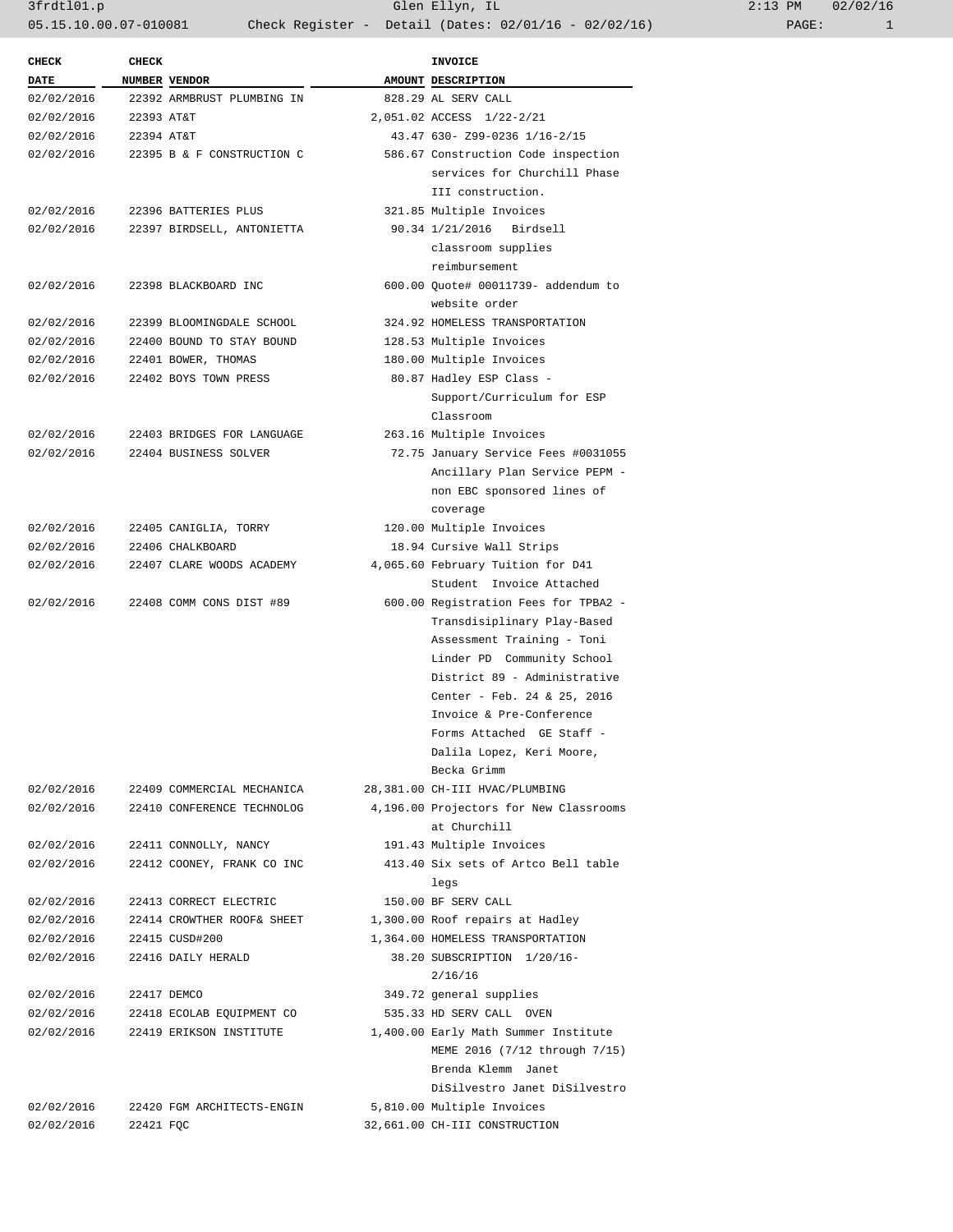3frdtl01.p Glen Ellyn, IL 2:13 PM 02/02/16 05.15.10.00.07-010081 Check Register - Detail (Dates: 02/01/16 - 02/02/16) PAGE: 2

| <b>CHECK</b> | <b>CHECK</b> |                            | <b>INVOICE</b>                          |
|--------------|--------------|----------------------------|-----------------------------------------|
| <b>DATE</b>  |              | NUMBER VENDOR              | AMOUNT DESCRIPTION<br>MANAGEMENT        |
| 02/02/2016   |              | 22422 FREDERICK, LANCE     | 139.97 Parent Transportation            |
|              |              |                            | Re-Imbursement                          |
| 02/02/2016   |              | 22423 GALLEGOS, BERNIE     | 55.00 Wrestling official 1/20           |
| 02/02/2016   |              | 22424 GIANT STEPS          | 12,429.20 February Tuition for two      |
|              |              |                            | District 41 Students Invoice            |
|              |              |                            | #041-0216E                              |
| 02/02/2016   |              | 22425 GIRLING, ALISON      | 9.00 1/20/2016 Girling classroom        |
|              |              |                            | supplies reimbursement                  |
| 02/02/2016   |              | 22426 GLEN ELLYN CHAMBER C | 575.00 Multiple Invoices                |
| 02/02/2016   |              | 22427 GLENBARD WEST BOYS V | 320.00 V-ball tourney entry fee         |
| 02/02/2016   |              | 22428 HAVE DREAMS          | 350.00 HD Basic Elements of             |
|              |              |                            | Structured Teaching (BEST)              |
|              |              |                            | January 12-13, 2016                     |
| 02/02/2016   |              | 22429 HEINEMANN            | 557.38 Lit Specialist Supplies          |
| 02/02/2016   |              | 22430 HUFNAGLE, SAM        | 110.00 Wrestling official 1/20          |
| 02/02/2016   |              | 22431 HUMANEX VENTURES     | 551.84 Expenses for HumaneX             |
|              |              |                            | Presentation                            |
| 02/02/2016   |              | 22432 ICE CONFERENCE       | 290.00 ICE Conference Registration      |
| 02/02/2016   |              | 22433 ICTFL                | 510.00 FLES Professional Development    |
| 02/02/2016   |              | 22434 ID WHOLESALER        | 61.21 Invoice #1191432 Evolis YMCKO     |
|              |              |                            | Ribbon                                  |
| 02/02/2016   |              | 22435 ILLINOIS STATE UNIVE | 995.00 11/29 Kindergarten               |
|              |              |                            | Conference registation- 5               |
|              |              |                            | staff members                           |
| 02/02/2016   |              | 22436 ILMEA                | 60.00 District Honor's Chorus           |
|              |              |                            | Festival Fees                           |
| 02/02/2016   |              | 22437 INNOVENTION SYSTEM L | 1,012.50 Multiple Invoices              |
| 02/02/2016   |              | 22438 IPSD 204             | 1,451.73 HOMELESS TRANS                 |
| 02/02/2016   |              | 22439 J HAMILTON ELECTRIC  | 15,633.00 CH-III ELECTRICAL/LOW VOLTAGE |
| 02/02/2016   |              | 22440 JAY STREAM MIDDLE SC | 300.00 Girls B-ball tourney entry       |
|              |              |                            | fee                                     |
| 02/02/2016   |              | 22441 KAGAN PROFESSIONAL D | 1,990.00 Registration for Hadley Staff  |
|              |              |                            | to attend Kagan Workshop                |
|              |              |                            | March 4, 2016                           |
| 02/02/2016   |              | 22442 KONICA MINOLTA BUSIN | 13,208.64 Multiple Invoices             |
| 02/02/2016   |              | 22443 LAKESHORE LEARNING M | 529.00 Supplies for FLES                |
| 02/02/2016   |              | 22444 LAWLER, ANITA        | 38.29 REIMBURSE MILEAGE CH TO HD        |
|              |              |                            | AUG -DEC 2015                           |
| 02/02/2016   |              | 22445 LEN'S ACE HARDWARE   | 6.64 HARDWARE                           |
| 02/02/2016   |              | 22446 LIBERTYVILLE TILE &  | 8,316.00 Installation of raised tile    |
|              |              |                            | flooring for ADA ramps @ Ben            |
|              |              |                            | Franklin                                |
| 02/02/2016   |              | 22447 LOWERY MCDONNELL     | 9,839.06 Multiple Invoices              |
| 02/02/2016   |              | 22448 LUSCOMBE MUSIC       | 96.25 Chorus music                      |
| 02/02/2016   |              | 22449 MACGILL & CO, WM V   | 260.00 Vinyl Gloves for Spec. Ed        |
| 02/02/2016   |              | 22450 MAY DECORATING II I  | 13,500.00 CH-III PAINTING               |
| 02/02/2016   |              | 22451 MCHENRY GLASS & MIRR | 21,069.00 CH-III ALUM/GLASS/GLAZING     |
| 02/02/2016   |              | 22452 MENARDS              | 71.87 PAINTING SUPP                     |
| 02/02/2016   |              | 22453 METRO PROFESSIONAL P | 3,434.43 Multiple Invoices              |
| 02/02/2016   |              | 22454 MIDAMERICAN ENERGY   | 32,853.23 Multiple Invoices             |
| 02/02/2016   |              | 22455 MIDWEST PRINCIPALS'  | 1,660.00 Multiple Invoices              |
| 02/02/2016   |              | 22456 MULTI-HEALTH SYSTEMS | 77.58 Scoring Software Kit &            |
|              |              |                            | Response Booklets for Conners           |
|              |              |                            | Psychologist                            |

Veronica-Magnana-Atilano -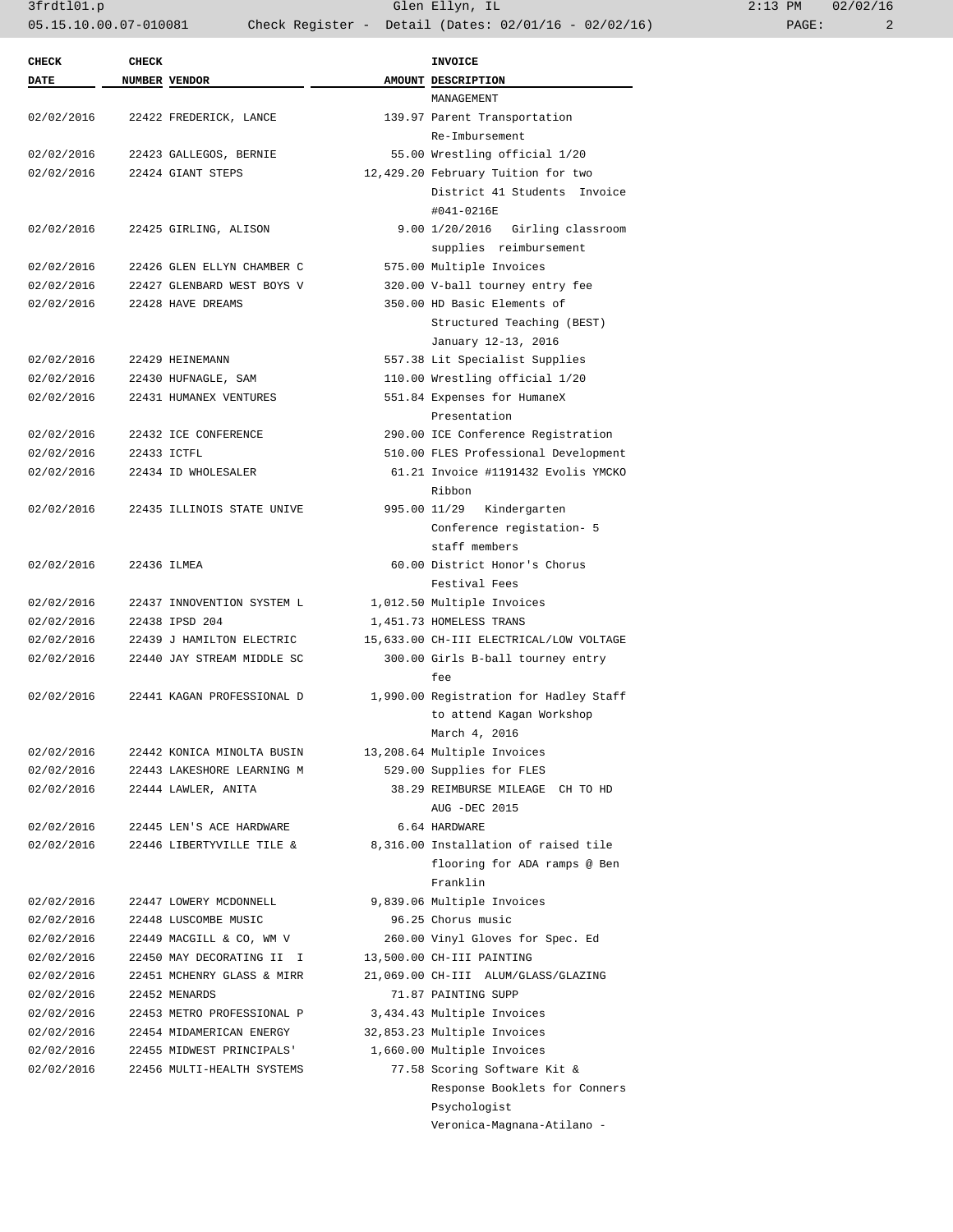3frdtl01.p Glen Ellyn, IL 2:13 PM 02/02/16 05.15.10.00.07-010081 Check Register - Detail (Dates: 02/01/16 - 02/02/16) PAGE: 3

| <b>CHECK</b> | <b>CHECK</b> |                            | INVOICE                                |
|--------------|--------------|----------------------------|----------------------------------------|
| <b>DATE</b>  |              | NUMBER VENDOR              | AMOUNT DESCRIPTION                     |
|              |              |                            | Linda Puetz                            |
| 02/02/2016   |              | 22457 MUSIC & ARTS CENTER  | 126.00 Multiple Invoices               |
| 02/02/2016   |              | 22458 NAPERVILLE CENTRAL H | 440.00 Multiple Invoices               |
| 02/02/2016   |              | 22459 NORTHERN ILLINOIS GA | 813.84 Multiple Invoices               |
| 02/02/2016   |              | 22460 NORTHWEST COMMUNITY  | 480.00 Multiple Invoices               |
| 02/02/2016   |              | 22463 OFFICE DEPOT         | 1,261.66 Multiple Invoices             |
| 02/02/2016   |              | 22464 ORKIN LLC            | 275.87 Multiple Invoices               |
| 02/02/2016   |              | 22465 ORTIZ RENTAS, IVETTE | 95.81 1/20/2016 Rentas                 |
|              |              |                            | classroom supplies                     |
|              |              |                            | reimbursement                          |
| 02/02/2016   |              | 22466 PACIFIC NORTHWEST PU | 1,382.98 Books/Materials from Safe and |
|              |              |                            | Civil Schools                          |
| 02/02/2016   | 22467 PCM    |                            | 2,575.15 Multiple Invoices             |
| 02/02/2016   |              | 22468 PEPPER, J W & SONS   | 86.99 Chorus Music                     |
| 02/02/2016   |              | 22469 PFAFF, KAREN         | 75.00 Reimbursement of CPR             |
|              |              |                            | Instructor Training Karen              |
|              |              |                            | Pfaff Ben Franklin - Lincoln           |
|              |              |                            | Nurse, CPR Instructor -                |
|              |              |                            | Receipt attached                       |
| 02/02/2016   |              | 22470 POWDYEL, GANESH      | 50.00 Translating                      |
| 02/02/2016   |              | 22471 QIRKO, KOSTA         | 41.49 Reimbursement for purchase of    |
|              |              |                            | Sloan faucet repair kit                |
| 02/02/2016   |              | 22472 QUINLAN & FABISH MUS | 575.00 Multiple Invoices               |
| 02/02/2016   |              | 22473 R B CONSTRUCTION     | 13,648.00 CH-III CARPENTRY/DRYWALL     |
| 02/02/2016   |              | 22474 RAPID RIBBONS        | 222.93 Ribbons for 42nd Hadley         |
|              |              |                            | Invitational                           |
| 02/02/2016   |              | 22475 RAPTOR               | 100.00 Raptor System Supplies          |
| 02/02/2016   |              | 22476 READ NATURALLY       | 1,368.05 Quote No Q126374 Read Live 1  |
|              |              |                            | Year Subscription for Special          |
|              |              |                            | Education Students 65 Total            |
|              |              |                            | Licenses 8 for St Pets                 |
| 02/02/2016   |              |                            | 156.64 Multiple Invoices               |
|              |              | 22477 READYREFRESH BY NEST |                                        |
| 02/02/2016   |              | 22478 REGIONAL TRUCK EQUIP | 9,799.50 Multiple Invoices             |
| 02/02/2016   |              | 22479 ROSCOE CO            | 211.08 Multiple Invoices               |
| 02/02/2016   |              | 22480 SAM'S CLUB           | 918.31 Multiple Invoices               |
| 02/02/2016   |              | 22481 SCHOENING, ROSE      | 75.00 Reimbursement of CPR             |
|              |              |                            | Instructor Training - Rose             |
|              |              |                            | Schoening, Hadley School               |
|              |              |                            | Nurse CPR Instructor                   |
| 02/02/2016   |              | 22482 SCHOLASTIC MAGAZINES | 99.55 Scholastic Online for Level 2    |
|              |              |                            | teachers                               |
| 02/02/2016   |              | 22484 SCHOOL SPECIALTY     | 1,273.43 Multiple Invoices             |
| 02/02/2016   |              | 22485 SCHOOL SAFETY SOLUTI | 828.19 Emergency lock down window      |
|              |              |                            | shades for AL classrooms               |
| 02/02/2016   |              | 22486 SHRED-IT             | 115.56 Multiple Invoices               |
| 02/02/2016   |              | 22487 SIGN IDENTITY        | 260.00 SIGN FOR DODGE TRUCK            |
| 02/02/2016   |              | 22488 SIMPLEX GRINNELL     | 905.00 CH SERV CALL                    |
| 02/02/2016   |              | 22489 SKYWARD INC          | 928.87 Multiple Invoices               |
| 02/02/2016   |              | 22490 SOLUTION TREE        | 3,964.00 Professional Development for  |
|              |              |                            | BLT                                    |
| 02/02/2016   |              | 22491 STAPLES ADVANTAGE    | 151.19 Multiple Invoices               |
| 02/02/2016   |              | 22492 TAYLOR, KEN          | 120.00 Wrestling ref 1/20              |
| 02/02/2016   |              | 22493 UNITED ANALYTICAL SE | 990.00 Air testing services for        |
|              |              |                            | Hadley Jr. High School                 |
|              |              |                            | portable classroom                     |
| 02/02/2016   |              | 22494 UNITED RADIO COMMUNI | 527.53 Multiple Invoices               |
|              |              |                            |                                        |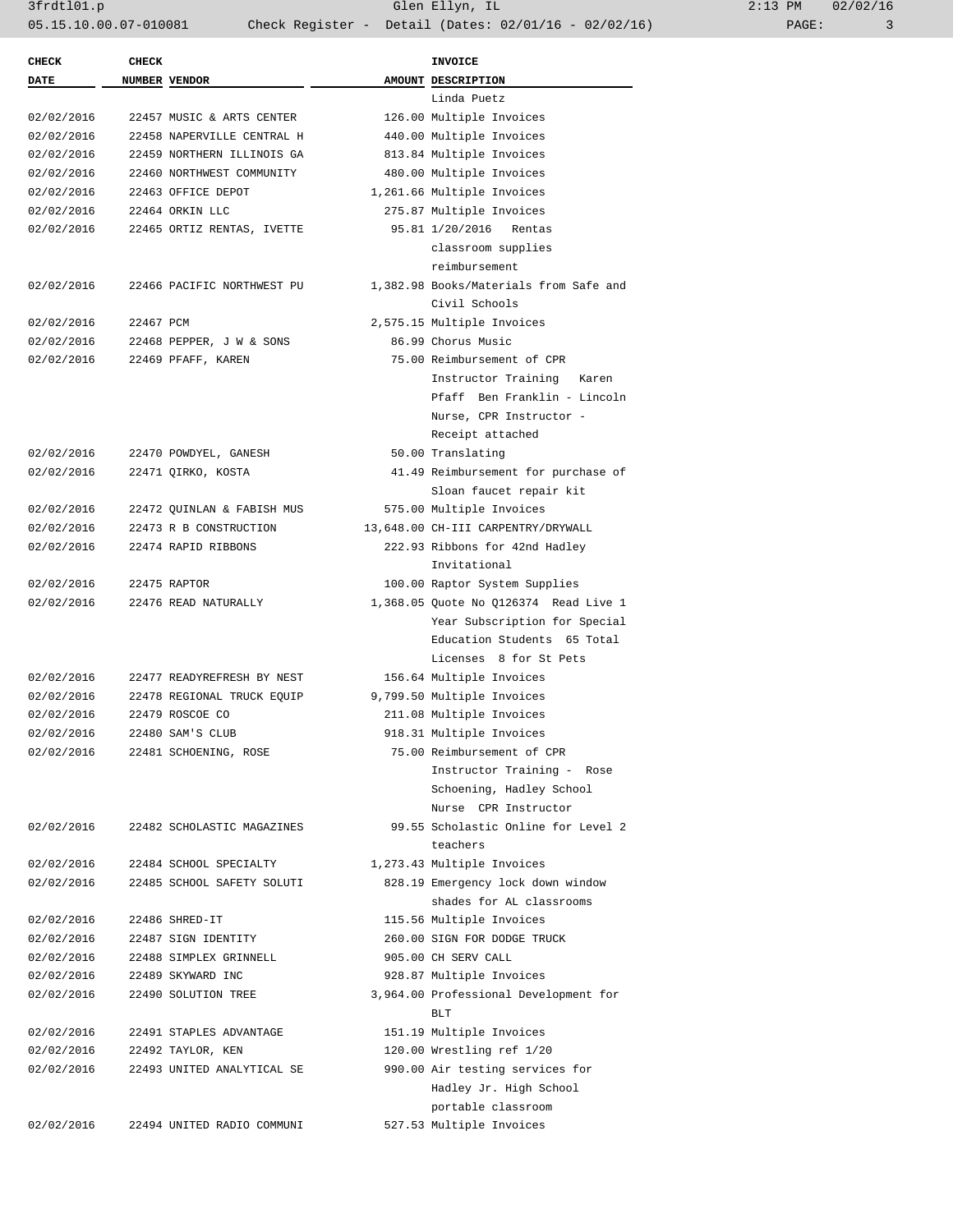3frdtl01.p Glen Ellyn, IL 2:13 PM 02/02/16 05.15.10.00.07-010081 Check Register - Detail (Dates: 02/01/16 - 02/02/16) PAGE: 4

| CHECK                        | <b>CHECK</b> |                                          | <b>INVOICE</b>                         |  |
|------------------------------|--------------|------------------------------------------|----------------------------------------|--|
| <b>DATE</b>                  |              | NUMBER VENDOR                            | AMOUNT DESCRIPTION                     |  |
|                              |              | 02/02/2016 22495 UNITED STATES POSTAL    | 4,000.00 Postage refill for the        |  |
|                              |              |                                          | postage machine                        |  |
|                              |              | 02/02/2016 22496 WAGNER, AMY             | 103.40 1/20/2016 Wagner classroom      |  |
|                              |              |                                          | supplies reimbursement                 |  |
|                              |              | 02/02/2016 22497 WASTE MANAGEMENT WES    | 3,025.19 FEB DISP                      |  |
|                              |              | 02/02/2016 22498 WEST MUSIC CO           | 251.46 Instruments needed for          |  |
|                              |              |                                          | drumming unit                          |  |
|                              |              | 02/02/2016 22499 WESTERN PSYCHOLOGICA    | 660.00 Protocols/Testing Materials     |  |
|                              |              |                                          | for Glen Ellyn School                  |  |
|                              |              |                                          | Pscyholgists Linda Puetz,              |  |
|                              |              |                                          | Veronica Magana/Becky                  |  |
|                              |              |                                          | Perez/Kirsten Money/Jen                |  |
|                              |              |                                          | Rose/Mary Grande                       |  |
|                              |              | 02/02/2016 22500 ZANER-BLOSER            | 75.19 Alphabet Wall Strips             |  |
| 02/01/2016 201500378 US BANK |              |                                          | 1,050,000.00 GO BONDS SERIES 1998      |  |
| 02/01/2016 201500379 US BANK |              |                                          | 1,714,500.00 GO REFUNDING BONDS SERIES |  |
|                              |              |                                          | 2004 REF 2079-1                        |  |
| 02/01/2016 201500380 T H I S |              |                                          | 5,435.24 THIS FUND FEB                 |  |
|                              |              | 02/02/2016 201500381 EDUCATIONAL BENEFIT | 433, 241.20 FEB AD&D, DENTAL, LIFE,    |  |
|                              |              |                                          | MEDICAL                                |  |

Totals for checks 3,485,761.61